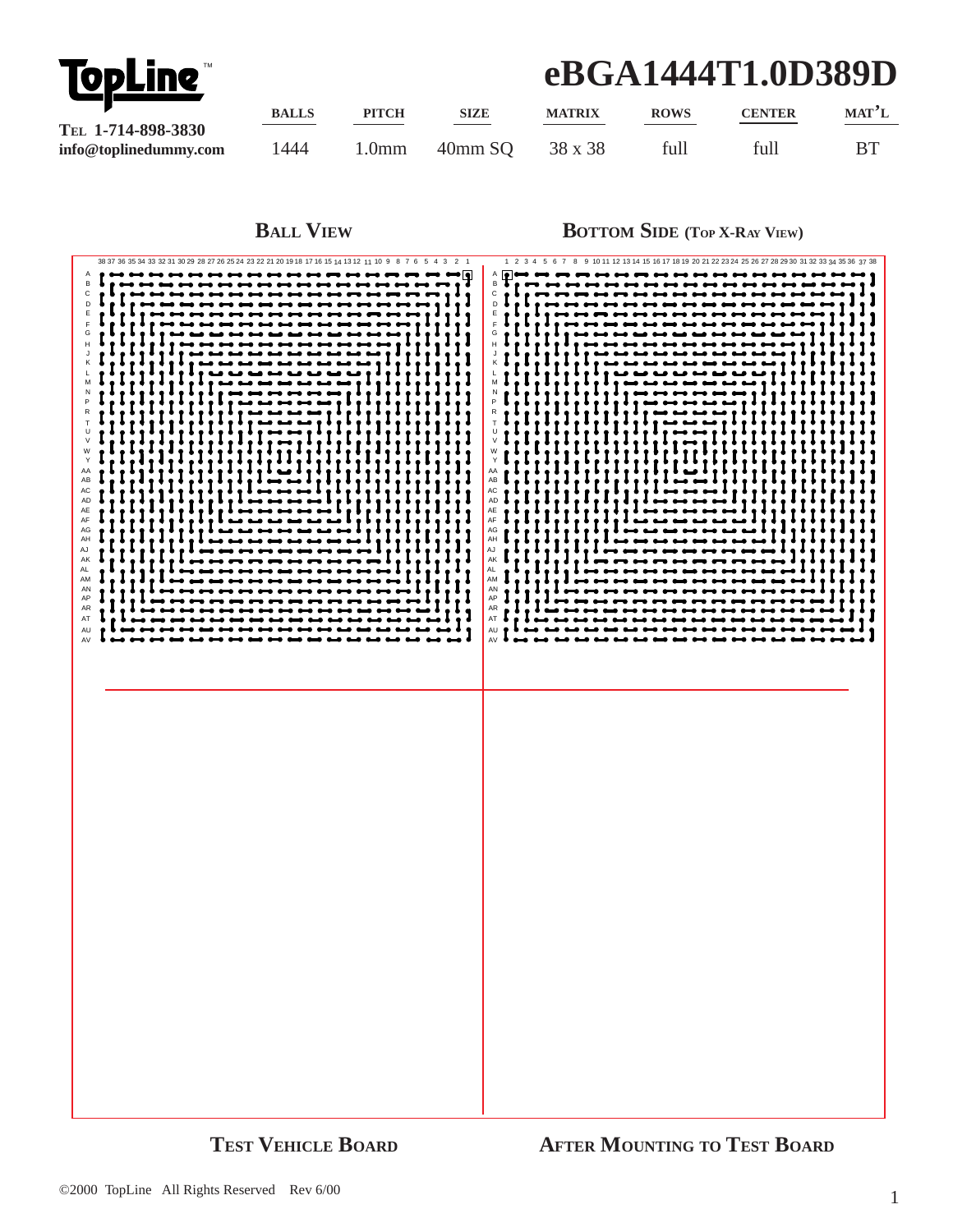## **eBGA1444T1.0D389D**

| eBGA1444T1.0D389D |                   |             |               |             |               | <b>TopLine</b>     |                       |
|-------------------|-------------------|-------------|---------------|-------------|---------------|--------------------|-----------------------|
| <b>BALLS</b>      | <b>PITCH</b>      | <b>SIZE</b> | <b>MATRIX</b> | <b>ROWS</b> | <b>CENTER</b> | MAT <sup>2</sup> L | TEL 1-714-898-3830    |
| 1444              | 1.0 <sub>mm</sub> | 40mm SO     | 38 x 38       | full        | full          | <b>BT</b>          | info@toplinedummy.com |





|        | <b>NOTES</b>                                        | <b>REVISIONS</b>                         |  |  |  |
|--------|-----------------------------------------------------|------------------------------------------|--|--|--|
| Note 1 | Logo and part number centered<br>White ink on black | Rev<br>Date<br>Changes                   |  |  |  |
| Note 2 | Ball A1 locator mark positioned in corner           |                                          |  |  |  |
| Note 3 | Ball Material: Sn62                                 | PACKAGING TRAYS                          |  |  |  |
| Note 4 | Substrate Material: BT laminate                     | Tray BGATRAY40mm-3x7<br>Tray Quantity 21 |  |  |  |
| Note 5 | Liquid Epoxy Encapsulation                          |                                          |  |  |  |
| Note 6 | Internal Silicon Die 18mm                           |                                          |  |  |  |
|        |                                                     |                                          |  |  |  |